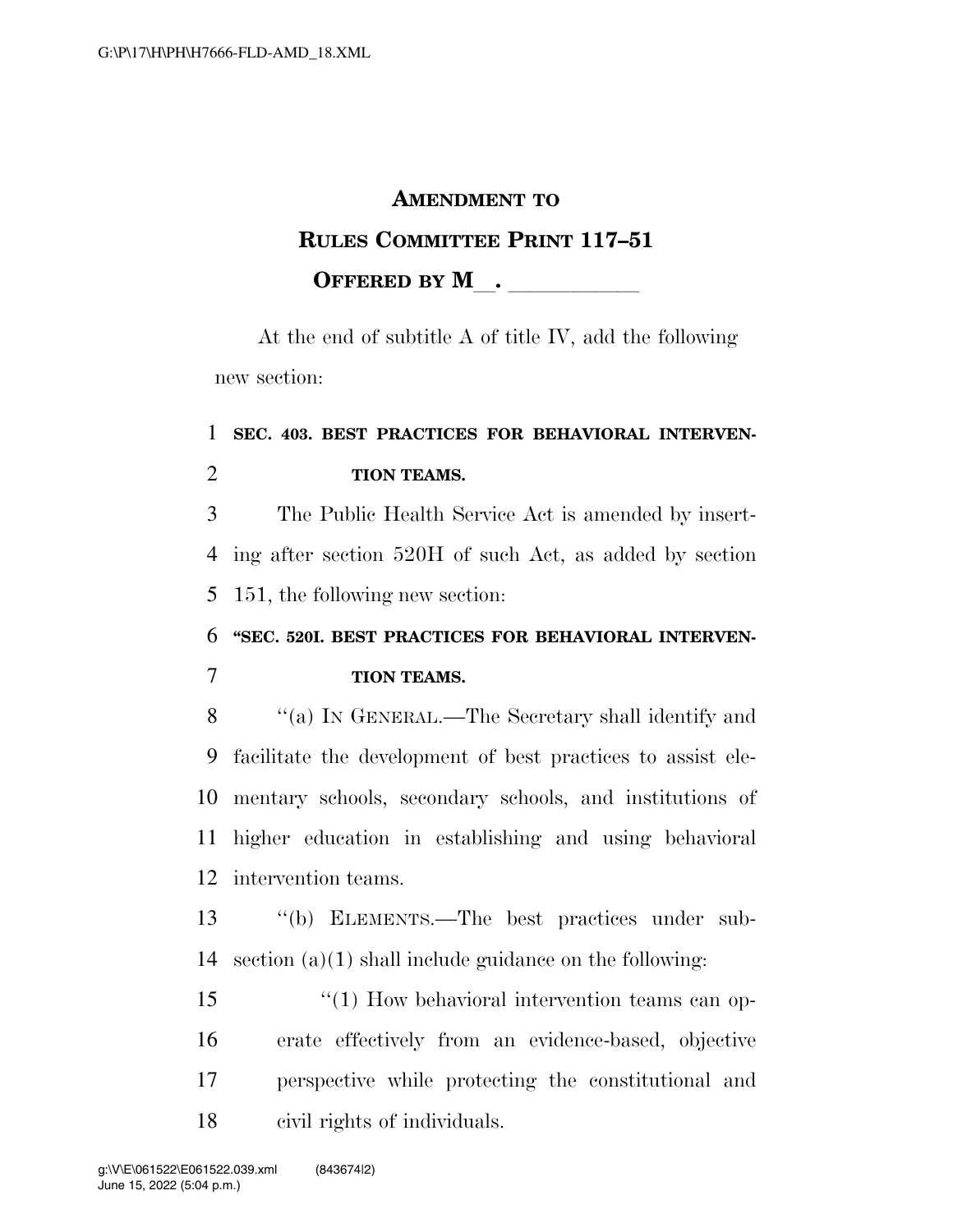| $\mathbf{1}$   | $\lq(2)$ The use of behavioral intervention teams       |
|----------------|---------------------------------------------------------|
| $\overline{2}$ | to identify concerning behaviors, implement interven-   |
| 3              | tions, and manage risk through the framework of         |
| $\overline{4}$ | the school's or institution's rules or code of conduct, |
| 5              | as applicable.                                          |
| 6              | "(3) How behavioral intervention teams can,             |
| 7              | when assessing an individual—                           |
| 8              | "(A) access training on evidence-based,                 |
| 9              | threat-assessment rubrics;                              |
| 10             | $\lq\lq$ ensure that such teams—                        |
| 11             | "(i) have trained, diverse stakeholders                 |
| 12             | with varied expertise; and                              |
| 13             | "(ii) use cross validation by a wide-                   |
| 14             | range of individual perspectives on the                 |
| 15             | team; and                                               |
| 16             | $\lq\lq$ (C) use violence risk assessment.              |
| 17             | $\lq(4)$ How behavioral intervention teams can          |
| 18             | help mitigate—                                          |
| 19             | "(A) inappropriate use of a mental health               |
| 20             | assessment;                                             |
| 21             | "(B) inappropriate limitations or restric-              |
| 22             | tions on law enforcement's jurisdiction over            |
| 23             | criminal matters;                                       |
| 24             | $\cdot$ (C) attempts to substitute the behavioral       |
| 25             | intervention process in place of a criminal proc-       |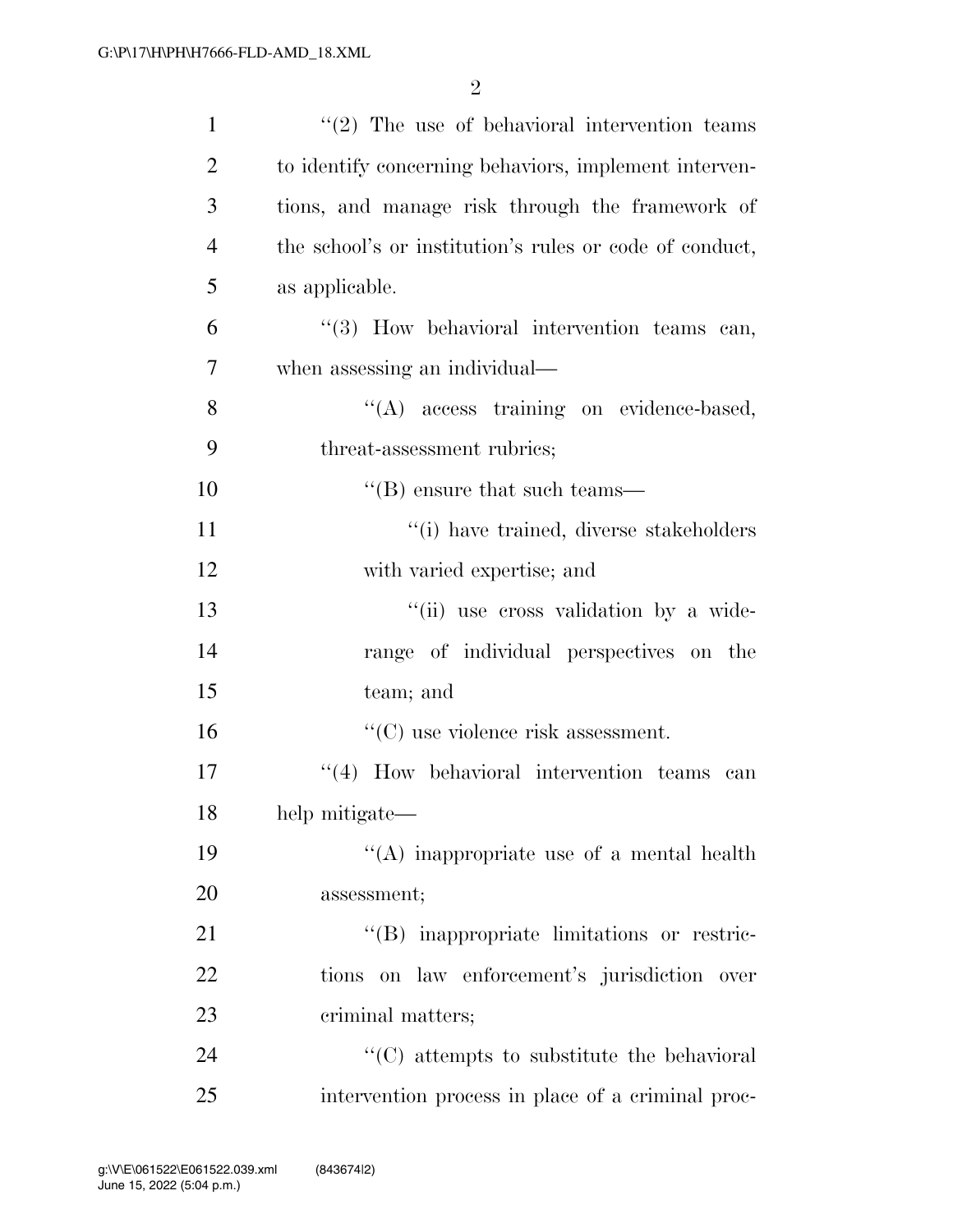| $\mathbf{1}$   | ess, or impede a criminal process, when an indi-     |
|----------------|------------------------------------------------------|
| $\overline{2}$ | vidual's behavior has potential criminal implica-    |
| 3              | tions;                                               |
| $\overline{4}$ | "(D) endangerment of an individual's pri-            |
| 5              | vacy by failing to ensure that all applicable        |
| 6              | Federal and State privacy laws are fully com-        |
| 7              | plied with; or                                       |
| 8              | $\lq\lq(E)$ inappropriate referrals to, or involve-  |
| 9              | ment of, law enforcement when an individual's        |
| 10             | behavior does not warrant a criminal response.       |
| 11             | "(c) CONSULTATION.—In carrying out subsection        |
| 12             | $(a)(1)$ , the Secretary shall consult with—         |
| 13             | $"(1)$ the Secretary of Education;                   |
| 14             | $\lq(2)$ the Director of the National Threat As-     |
| 15             | sessment Center of the United States Secretary       |
| 16             | Service;                                             |
| 17             | $(3)$ the Attorney General and the Director of       |
| 18             | the Bureau of Justice Assistance;                    |
| 19             | "(4) teachers and other educators, principals,       |
| 20             | school administrators, school board members, school  |
| 21             | psychologists, mental health professionals, and par- |
| 22             | ents of students;                                    |
| 23             | $\lq(5)$ local law enforcement agencies and campus   |
| 24             | law enforcement administrators;                      |
|                |                                                      |

25 ''(6) privacy experts; and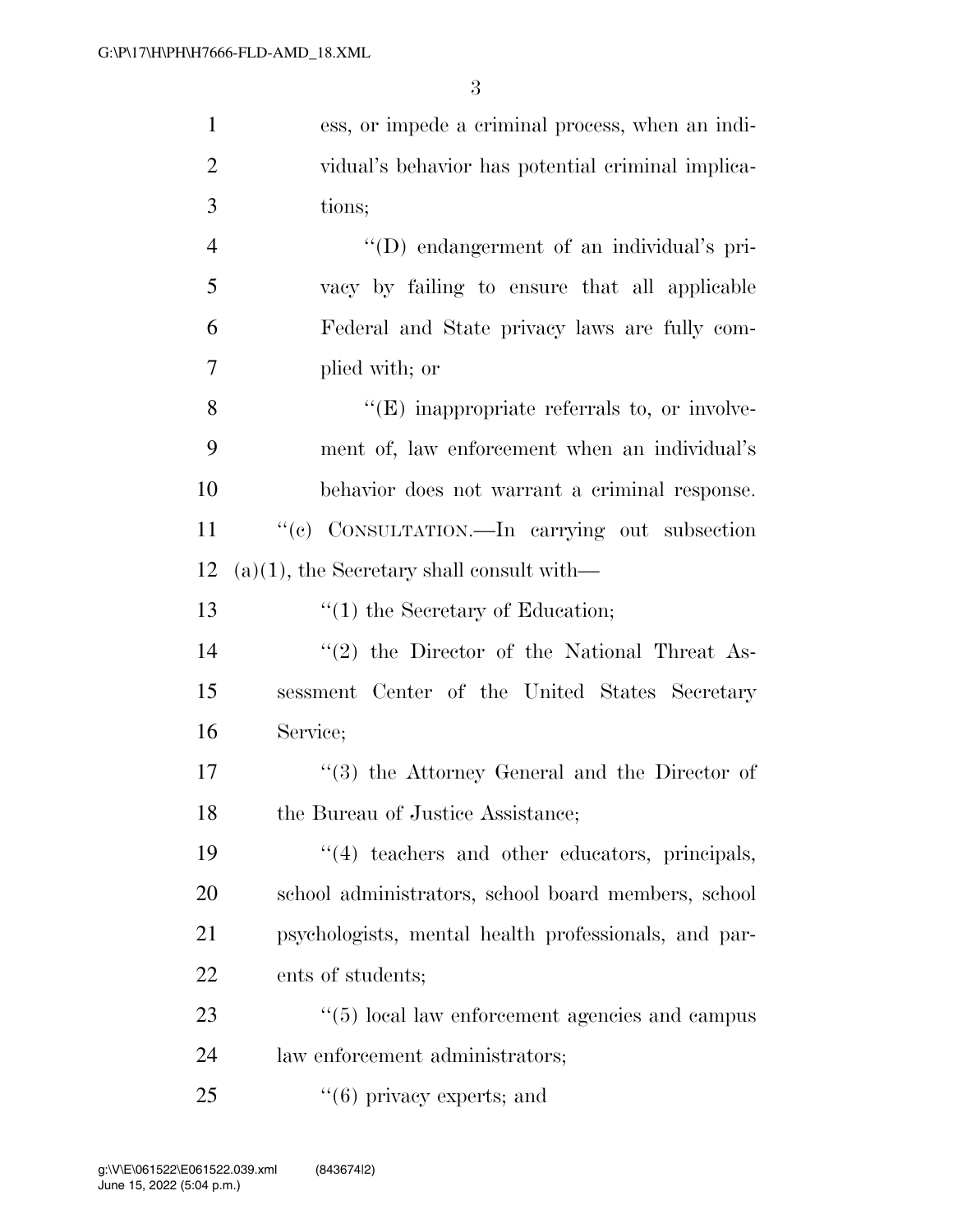1 ''(7) other education and mental health profes-sionals as the Secretary deems appropriate.

 ''(d) PUBLICATION.—Not later than 2 years after the date of enactment of this section, the Secretary shall pub-5 lish the best practices under subsection  $(a)(1)$  on the inter- net website of the Department of Health and Human Services.

 ''(e) TECHNICAL ASSISTANCE.—The Secretary shall provide technical assistance to institutions of higher edu- cation, elementary schools, and secondary schools to assist such institutions and schools in implementing the best practices under subsection (a).

''(f) DEFINITIONS.—In this section:

14  $\frac{1}{2}$  The term 'behavioral intervention team' means a team of qualified individuals who—

 $\langle (A)$  are responsible for identifying and as- sessing individuals exhibiting concerning behav- iors, experiencing distress, or who are at risk of 19 harm to self or others;

20 "'(B) develop and facilitate implementation of evidence-based interventions to mitigate the 22 threat of harm to self or others posed by an in- dividual and address the mental and behavioral health needs of individuals to reduce risk; and